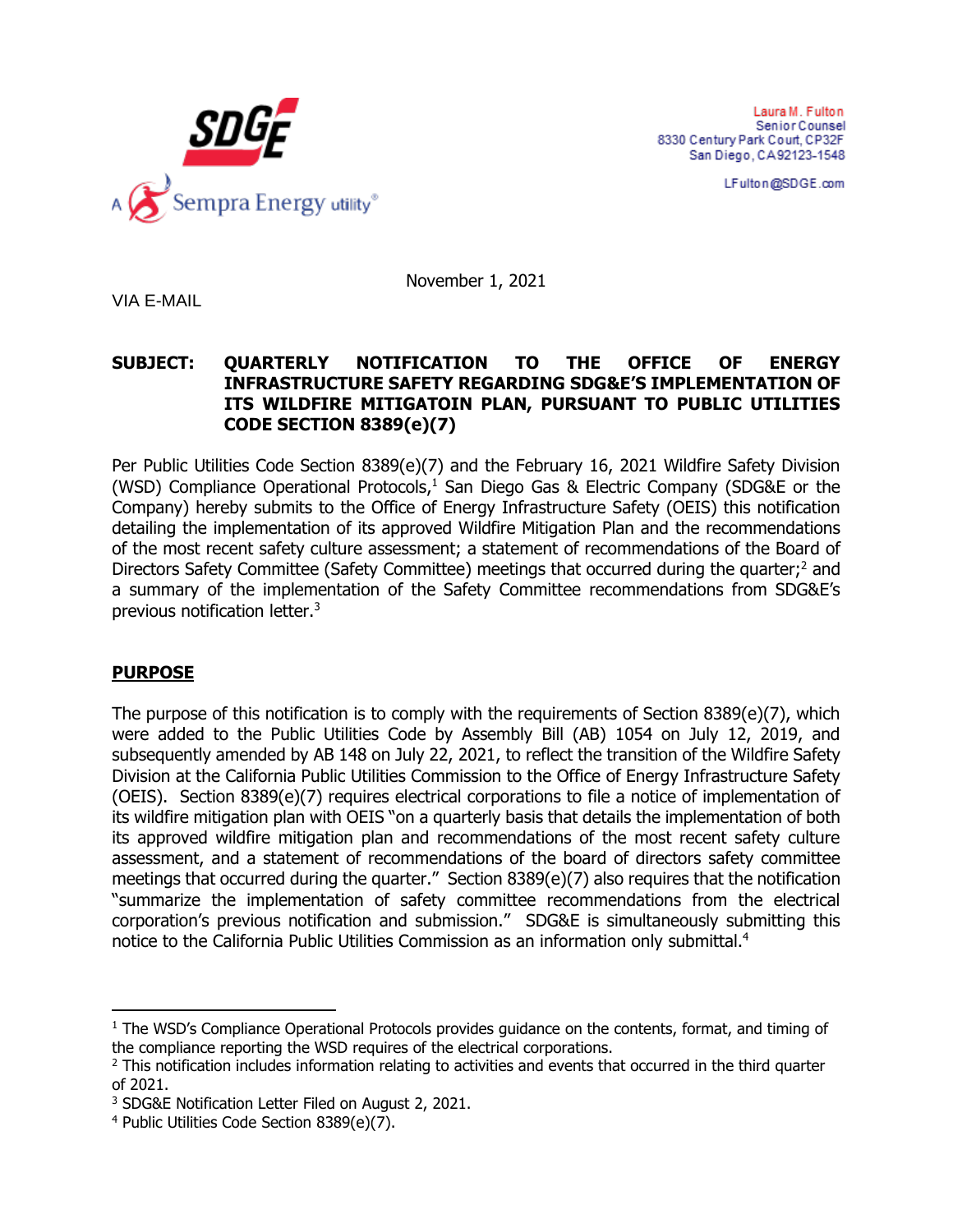### **BACKGROUND**

Governor Newsom signed AB 1054 into law on July 12, 2019. AB 1054 contains numerous statutory provisions and amendments designed to enhance the mitigation and prevention of catastrophic wildfires – including wildfires linked to utility equipment – in California. AB 1054 added Section 8389 to the Public Utilities Code. Section 8389(e) establishes the requirements for annual safety certifications<sup>5</sup> and, *inter alia*, requires electrical corporations to establish a safety committee of its board of directors composed of members with relevant safety experience, establish board-of-director-level reporting to the Commission on safety issues, and file quarterly submissions notifying OEIS and the Commission of the implementation of its Wildfire Mitigation Plan and other matters as described above.

# **DISCUSSION**

### **Implementation of SDG&E's Approved Wildfire Mitigation Plan**

SDG&E continues to track 35 quantitative metrics and 44 qualitative metrics on 78 different mitigations proposed in its 2021 Wildfire Mitigation Plan Update. These mitigations involve a wide array of topic areas such as: inspection and maintenance programs, infrastructure replacement programs, and vegetation management programs designed to mitigate the risk of ignitions due to a fault on the electric system. SDG&E has mitigation programs to enhance situational awareness, which informs SDG&E's risk models and helps prioritize infrastructure replacement; and strategies and tools for real time decision making during emergency response or Public Safety Power Shutoff (PSPS) events. SDG&E also has mitigations intended to reduce the impact of a wildfire once an ignition has occurred, including high-definition cameras, ground and aerial fire suppression resources, and a fuels management program.

In addition, SDG&E has implemented measures to mitigate the customer impacts associated with PSPS events, including the installation of remote switches to limit the number of customers exposed to PSPS, the establishment of customer resource centers during PSPS events, and SDG&E's customer outreach programs.

In Attachment A hereto, SDG&E provides a breakdown of the progress on quantitative targets for these mitigations. In summary, SDG&E has fire hardened 107.9 miles of its electric system, completed 100% of its HFTD Tier 3 Inspections, and completed 86% of vegetation inspections through September 30, 2021. More information on these metrics can be found in SDG&E's Quarterly Initiative Update, also filed November 1, 2021.

#### **Implementation of SDG&E's Most Recent Safety Culture Assessment**

Energy Safety issued SDG&E's 2021 Safety Culture Assessment on September 2, 2021. The safety culture assessment was conducted by a third-party contractor, DEKRA, on behalf of Energy Safety. DEKRA assessed the safety culture of SDG&E through workplace surveys and interviews, and generally found that SDG&E "has a robust process for measuring and improving the safety culture, with ambitious near and long term safety objectives supported by field-based projects

<sup>5</sup> SDG&E received its 2020 safety certification from the WSD via a letter dated September 14, 2020.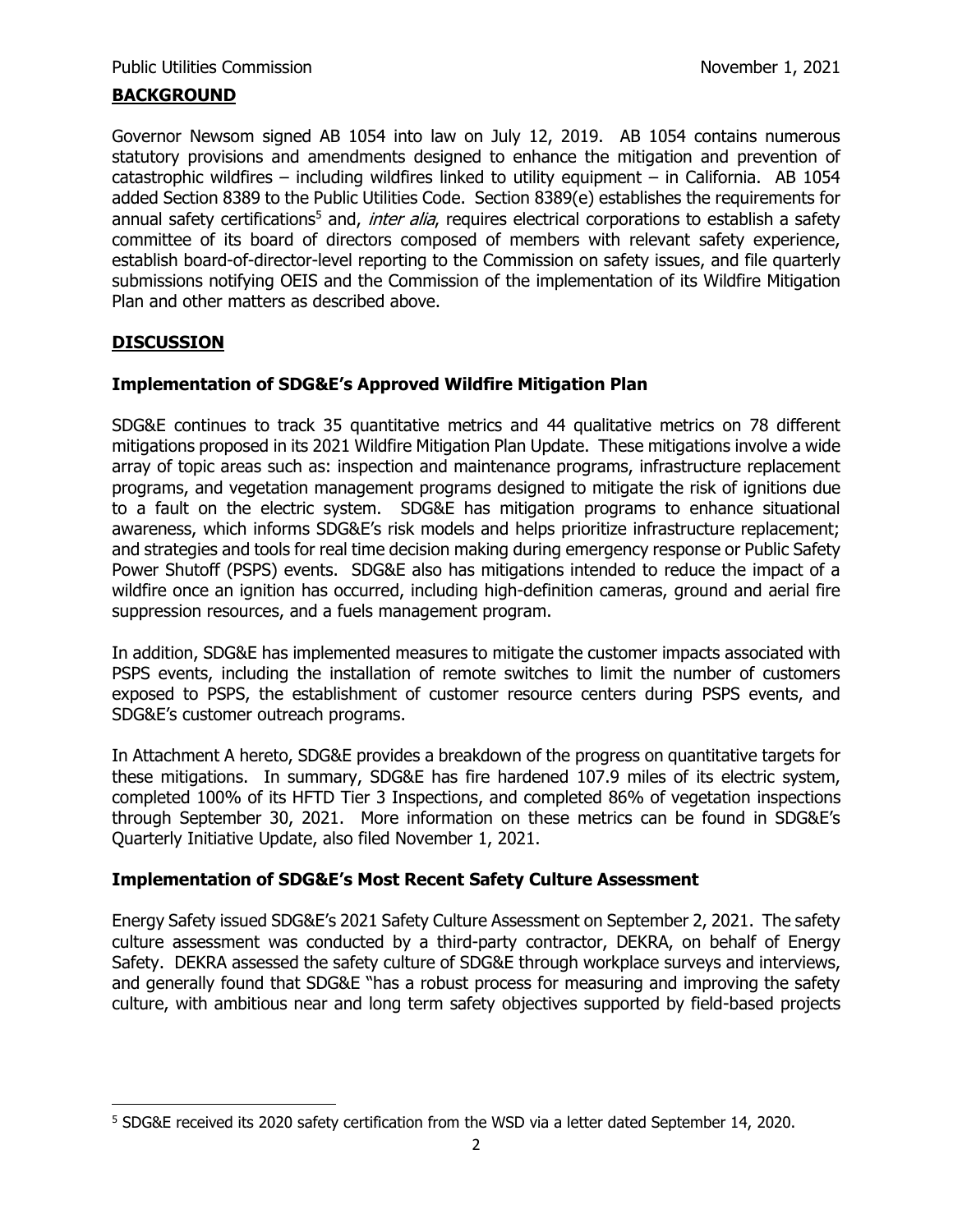and initiatives for frontline supervisors, employees, and contractors."<sup>6</sup> DEKRA made three recommendations for SDG&E to act upon:

- 1. Integrate safe behaviors associated with mitigating hazards from wildfires and hostile interactions with discontented members of the public into the Behavior-Based Safety observation program.
- 2. Clarify, coach, and track the behaviors field leadership needs to adopt to advance the safety culture.
- 3. Recognize and take action to mitigate the serious exposure posed by interactions with certain discontented members of the public.

SDG&E agreed to implement all of the findings and recommendations for improvement of its safety culture assessment on September 3, 2021. SDG&E is actively working to implement the safety culture assessment report through various methods under consideration, including but not limited to the following:

- Operational managers and supervisors will communicate and educate workers on the safe behaviors associated with mitigating hazards from wildfires and hostile interactions with discontented members of the public.
- Updating SDG&E's safety observation checklists to identify safe and at-risk behaviors associated with mitigating hazards from wildfires and utilize in-house and contract workers to perform observations.
- Safety advisors will host meetings with groups who are likely to have interaction with members of the public and provide public safety training refreshers.
- If feasible, adding or expanding SDG&E's near miss reporting application to capture risks posed by discontented members of the public.
- Host company-wide psychological safety town hall events and manager training workshops to educate and promote a culture of safety and trust.
- Chief Safety Officer will perform on-site safety visits (rotating district locations) with direct employee engagement, and monitor interactions and feedback.
- District leadership (Directors) will perform on-site safety visits (rotating district locations) with direct employee engagement; track interactions and feedback.
- District leaders will hold safety all-hands meetings to clarify and set safety expectations to advance the safety culture.
- Executive Safety Council (ESC) will solicit feedback from front-line operational employees and supervision on safety culture.

In addition, in October 2021, SDG&E sent an internal communication, as part of its ongoing commitment to employee safety, providing resources aimed at protecting the safety and security of all employees. These include telephone contacts for reporting incidents and/or seeking help as well as a non-emergency security incident online tool, mental health resources and reminders.

# **Meetings of SDG&E's Board Safety Committee Meeting**

The SDG&E Board Safety Committee<sup>7</sup> advises and assists the Board of Directors in the oversight of safely providing electric and natural gas services to the Company's customers. The Safety

<sup>&</sup>lt;sup>6</sup> Safety Culture Assessment for San Diego Gas & Electric Company, prepared by DEKRA (September 2021).

 $7$  The Safety Committee members include Erbin B. Keith, Chairman; Robert J. Borthwick; and Caroline A. Winn.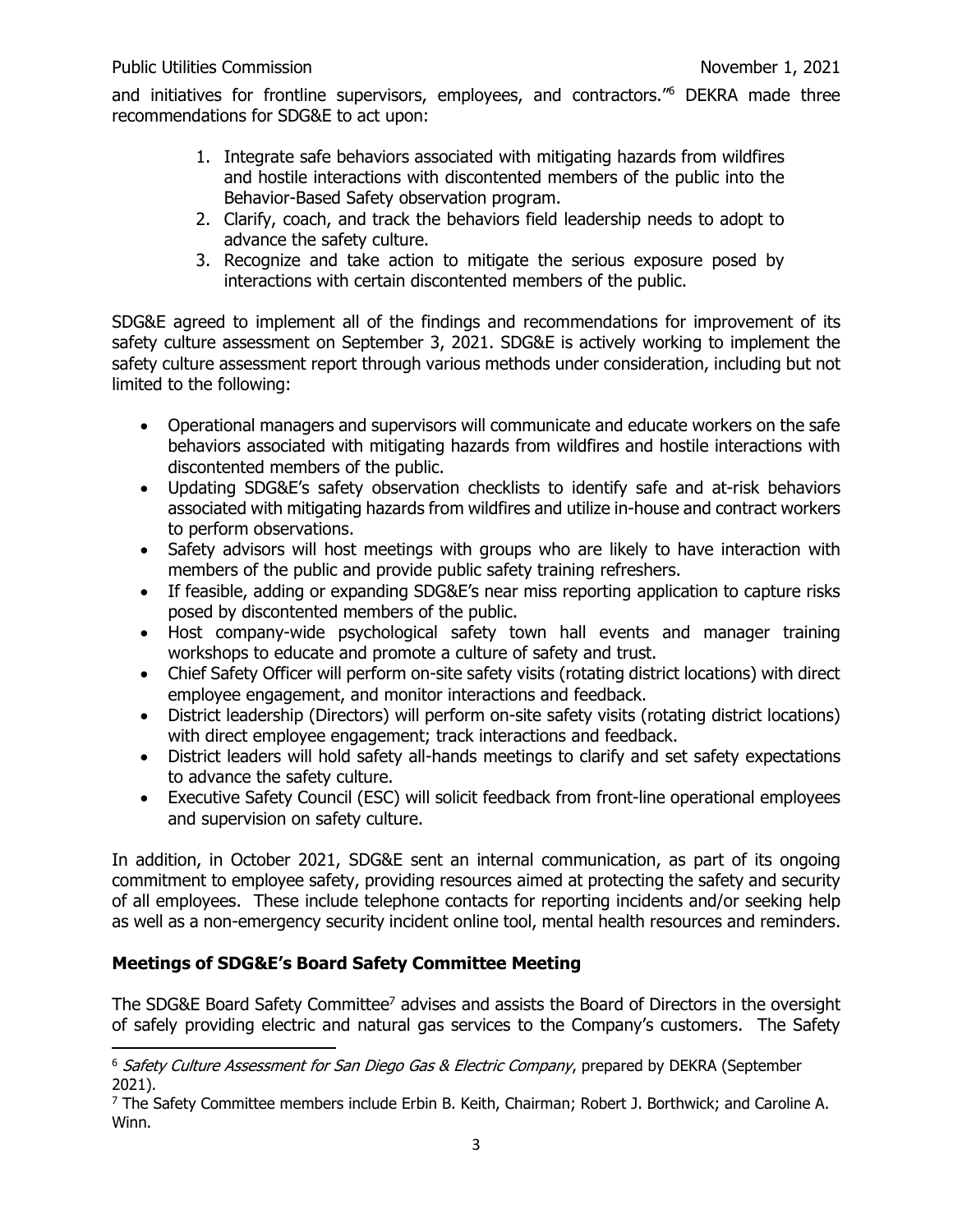Committee held a meeting on July 20, 2021, during which it received presentations from SDG&E management and employees. During the meeting, the Safety Committee asked questions and engaged with SDG&E management and employees regarding the subjects of their presentations. SDG&E's next Board Safety Committee meeting is scheduled for November 2, 2021.

### **Implementation of Recommendations of the Board of Directors Safety Committee in the Prior Quarter**

SDG&E's next Board Safety Committee meeting is scheduled for November 2, 2021. SDG&E will provide an update on the meeting and any recommendations of the Board Safety Committee in its next quarterly submission.

# **UPDATE ON SDG&E'S WILDFIRE SAFETY COMMUNITY ADVISORY COUNCIL MEETINGS**

Per the requirement established in D.20-05-051 that SDG&E report on advisory council activities on a quarterly basis, SDG&E's Wildfire Safety Community Advisory Council met on August 18, 2021. The Wildfire Safety Community Advisory Council is comprised of several important stakeholders in the SDG&E community and includes representatives from local and tribal governments, public safety partners, and Access and Functional Needs communities.

SDG&E's Chief Executive Officer, Caroline Winn, opened the August 18 meeting and provided updates regarding SDG&E's ongoing efforts to mitigate wildfire risk, including SDG&E's participation in the regional county wildfire preparedness press conference, attended by San Diego County officials, law enforcement, and emergency agencies. Ms. Winn shared SDG&E's annual wildfire and safety resiliency news release and video presentation, which highlighted SDG&E's safety advancements during the previous year—including the ongoing development of SDG&E's private LTE communications network, virtual reality training, and weather and situational awareness enhancements. Ms. Winn highlighted SDG&E's expanding community partnerships to support vulnerable communities, including a \$150,000 shareholder contribution to the San Diego Mobile Food Bank Pantry and support for the Southern Indian Health Council Roaming Outpatient Access Mobile, a mobile clinic that can be leveraged to support customers during PSPS events. Ms. Winn also cited recent coverage in "Giving Back" Magazine describing SDG&E's partnership with 211 San Diego to assist Access and Functional Needs Customers during PSPS events. She described SDG&E's partnership with 211 as putting people and safety first—a core value of SDG&E.

Chief Tony Meacham, San Diego Unit Chief for CAL FIRE, presented to the Council on 2021 Statewide fire conditions and described initiatives to address wildfire risk in San Diego County. Chief Meacham described CAL FIRE San Diego's approaches to reduce community risk, including fuel reduction efforts, focusing on defensible space, community education, and a focus on evacuation corridors. Chief Meacham noted that there are opportunities for partnerships between CAL FIRE, SDG&E and other community stakeholders to educate the community about the wildfire environment and help customers understand both the risks of wildfire and mitigation efforts. He noted that wildfire mitigation requires a holistic approach because it impacts the state, private property, utilities, and business.

Alex Kim, SDG&E Director of Customer Programs, and Andrea Smith, SDG&E Director of Marketing and Communications, presented on SDG&E's new efforts to communicate with and provide tools